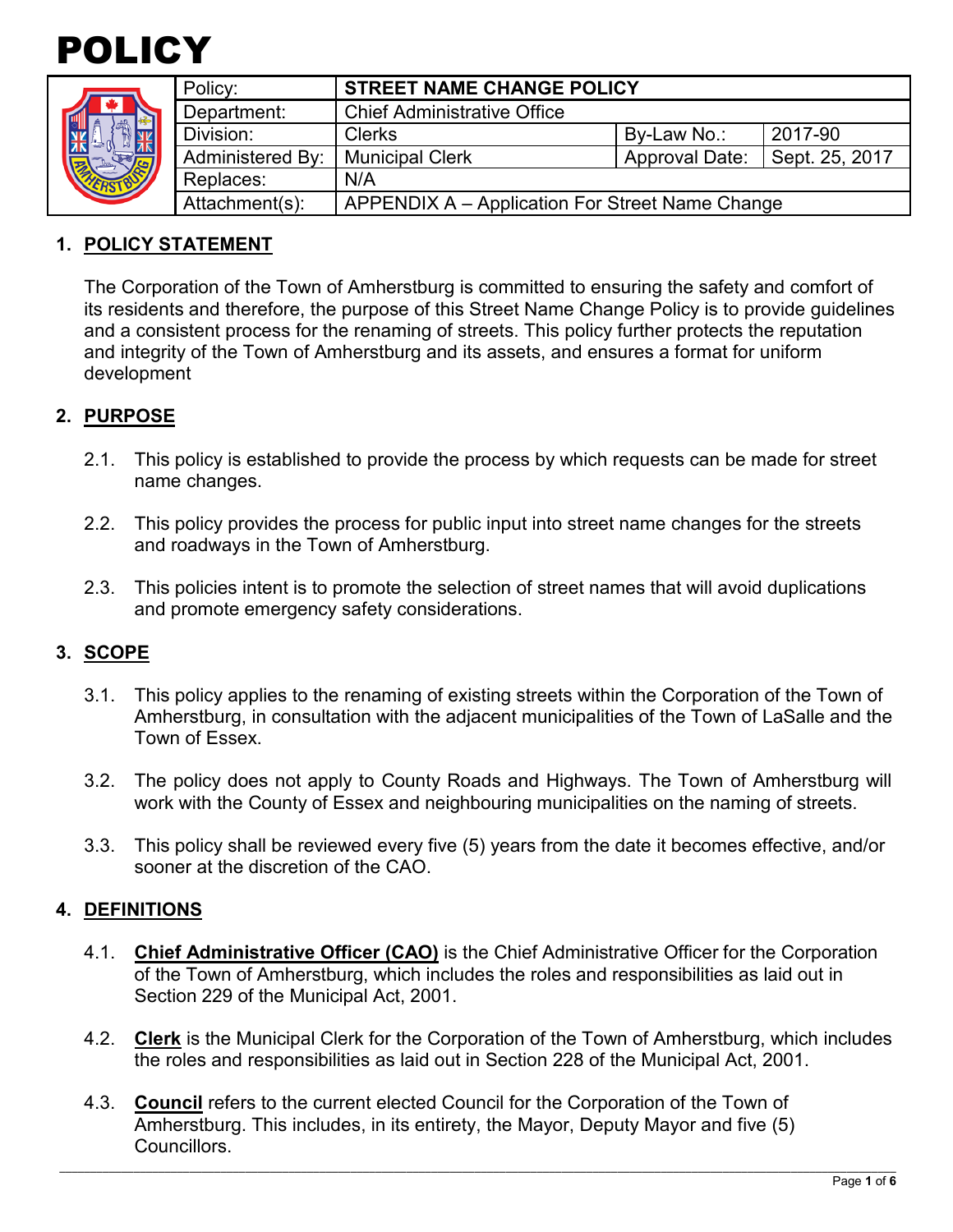- 4.4. **Developer** in this policy refers to any person or corporation initiating a project where the implementation of new streets is included.
- 4.5. **Essential Services** include, but is not limited to, 911 Emergency Service (Police, Fire, and Ambulance) and Canada Post/federal mail delivery.
- 4.6. **Highway** means a designated or declared provincial highway, and/or street allowances and streets dedicated to the public use of highways under the Municipal Act, 2001.
- 4.7. **Senior Management Team (SMT)** is comprised of the Chief Administrative Officer and the Directors. If a Director is unavailable, a delegate may be assigned.
- 4.8. **Street** means all public and private right-of-ways within the boundaries of the Town, and when referenced in this policy refers to all vehicular paths of travel that may be noted as the following:

| a. | Abby             | r.  | Laneway                |
|----|------------------|-----|------------------------|
| b. | Access           | S.  | Line                   |
| c. | Alley            | t.  | Link                   |
| d. | Avenue           | u.  | Loop                   |
| е. | <b>Bend</b>      | v.  | Mall                   |
| f. | <b>Block</b>     | w.  | Park                   |
| g. | <b>Boulevard</b> | Х.  | Parkway                |
| h. | Centre           | у.  | Place                  |
| Ĭ. | Circle           | z.  | Plaza                  |
| ı. | Circus           | aa. | Road                   |
| k. | Court            | bb. | Route                  |
| I. | Crescent         | CC. | Row                    |
| m. | Cul-de-sac       | dd. | Square                 |
| n. | <b>Drive</b>     | ee. | <b>Street</b>          |
| Ο. | <b>Extension</b> | ff. | Terrace                |
| p. | Highway          | gg. | Thoroughfare           |
| q. | Lane             | hh. | Any other street type  |
|    |                  |     | as noted by Statistics |
|    |                  |     | Canada.                |

- 4.9. **Subdivision** means a division of a single parcel of land into smaller parcels or lots by submitting a plan describing the division and obtaining the final approval from Planning Services department and subsequent approval from the Town of Amherstburg Council and the County of Essex.
- 4.10. **Town** is the Corporation of the Town of Amherstburg.

## **5. INTERPRETATIONS**

Any reference in this policy to any statute or any section of a statute shall, unless expressly stated, be deemed to be reference to the statute as amended, restated or re-enacted from time to time. Any references to a by-law or Town policy shall be deemed to be a reference to the most recent passed policy or by-law and any replacements thereto.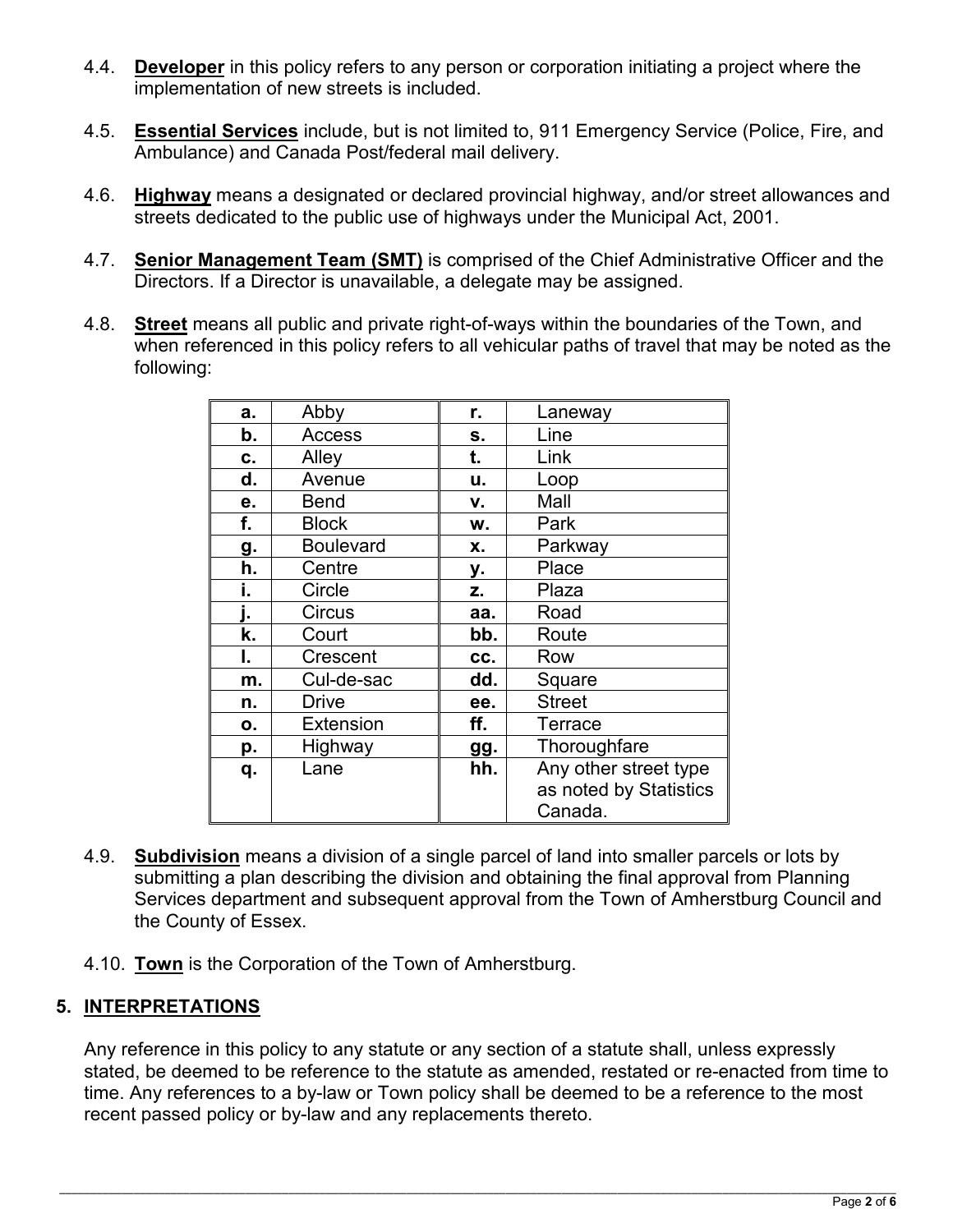## **6. GENERAL CONDITIONS**

- 6.1. In accordance with Sec. 24-68 of the Municipal Act, 2001, Town Council may pass by-laws for assigning street names to municipal streets within the jurisdiction of the Town.
- 6.2. The Town reserves the right to rename any street, including duplicate street names, in the interest of public safety.
- 6.3. The Town shall not be held responsible or liable for any personal, legal or household costs associated as a result of a street name change.
- 6.4. All requests for street name changes must be made in writing and have a completed Application for Street Name Change attached. The requests shall include background information concerning the rationale for the request, geographical association (if applicable), biographical information and documentation providing support for the request. The applicant must assume responsibility for obtaining the support for the request where applicable.

## 6.5. **Change Initiated by Members of the Public**

- 6.5.1. Changes to street names may be initiated by the public.
- 6.5.2. All street name changes require the submission of an "Application for Street Name Change", to the Clerks Department, for acceptance of the submitted replacement street names and subsequent approval and adoption of a by-law by Council.
- 6.5.3. The application must include a proposed replacement street name and location, a sketch of the street and extent/segment of the road to be re-named, a petition with the name, address and signatures of 80 per cent of the assessed property owners/residents who reside or own property which fronts onto or is abutting the subject street. The proposed replacement street name must be in conformity with the Town's Municipal Street Naming Policy.
- 6.5.4. Costs incurred by residents (changing postal addresses, etc.) are the responsibility of each resident.

#### 6.6. **Change Initiated by the Town**

- 6.6.1. The Town reserves the right to rename any street, including duplicate street names, in the interest of public safety.
- 6.6.2. When a street name change is requested by the Clerks Department, the Clerks Department shall choose a solution that addresses public safety concerns and shall also have regard for the following:
	- 6.6.2.1. The potential confusion created for emergency and other municipal services, commercial delivery services, and the traveling public by renaming the street;
	- 6.6.2.2. The number of residential units affected and potential costs to residents/owners;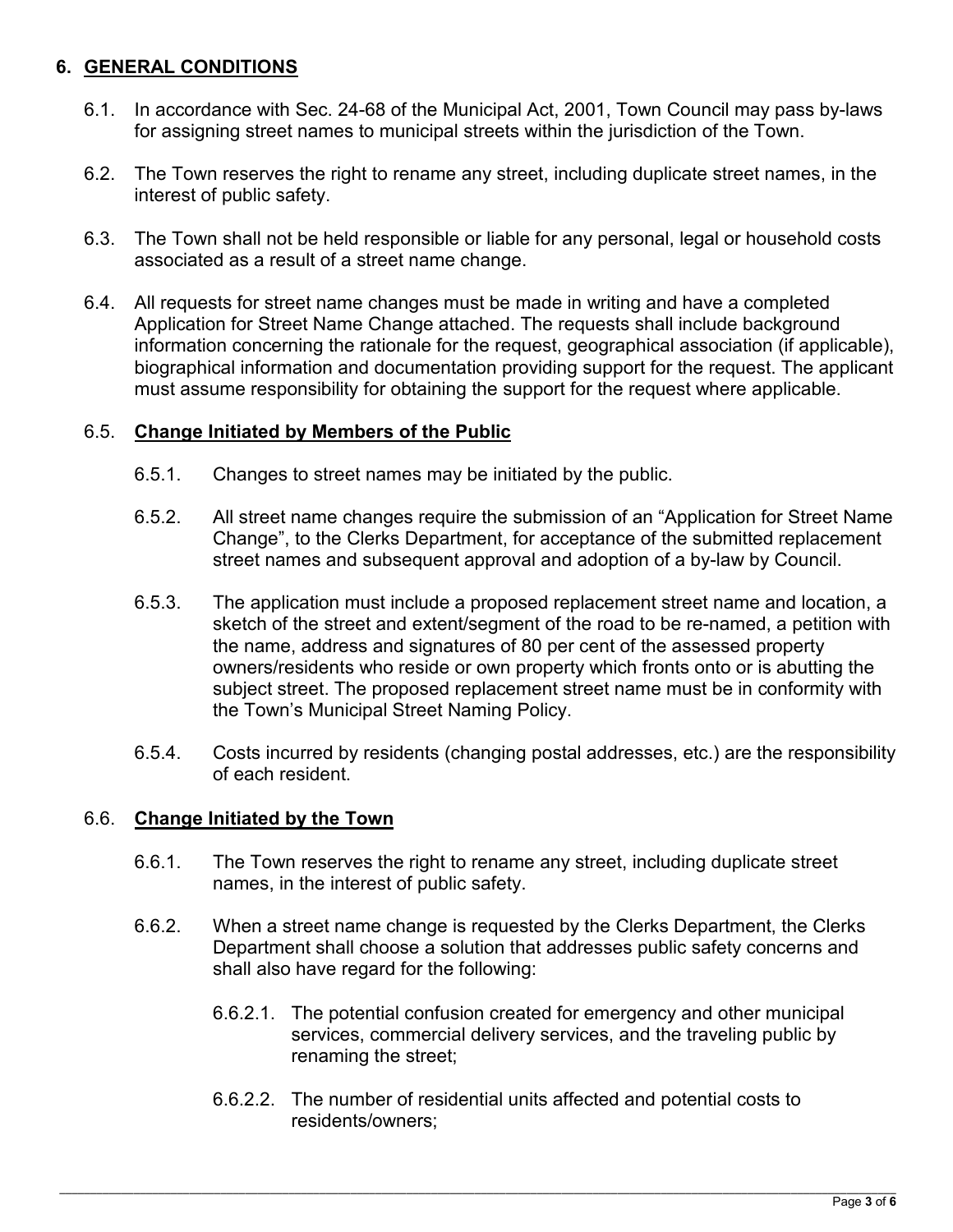- 6.6.2.3. The number and type of businesses affected and potential costs to owners/operators;
- 6.6.2.4. The cost of replacing street signs;
- 6.6.2.5. The historical significance, if any, of the existing street name.
- 6.6.3. If two streets bear the same name, or are pronounced in the same manner, one of the streets is renamed:
	- 6.6.3.1. The road with the fewer number of properties affected is renamed, or;
	- 6.6.3.2. If both streets have approximately the same number of properties affected, the street which was most recently named is renamed.
- 6.6.4. At the discretion of the Clerks Department, a public meeting may also be held to obtain feedback on the proposed name, prior to Council approval.
- 6.6.5. The Town compensates businesses and residents required to change their addresses as a result of a street name and/or numbering change deemed necessary by the Town. Each residential property owner/tenant or business will receive reasonable compensation, on presentation of proof of costs incurred.

## 6.7. **Street Type Designations**

- 6.7.1. Only accepted street type designations may be used (see **Street** definition, Section 4.8).
- 6.7.2. Wherever possible the following street type designations are to be followed:
	- 6.7.2.1. Streets running in an East/West direction are to be designated as **Streets**.
	- 6.7.2.2. Streets running in a North/South direction are to be designated as **Avenues** or **Roads**.
	- 6.7.2.3. Narrow secondary streets having less than a 15.2 metre / 50 foot right of way, are to be designated as **Lanes**.
	- 6.7.2.4. Wider collector streets, when separated by a planted median, may be designated as **Boulevards** or **Drives**.
	- 6.7.2.5. Dead-end streets less than 305 meters / 1000 feet in length are to be designated as **Courts**.
	- 6.7.2.6. Streets having two (2) entrances in the form of a loop or an 'L' are to be designated as **Crescent**, **Circle**, or **Way**.
- 6.7.3. While exceptions to the street type designations guidelines have occurred as a result of the 1999 amalgamation, these guidelines are intended to reduce or eliminate exceptions especially where they may cause difficulty in navigation within the Town.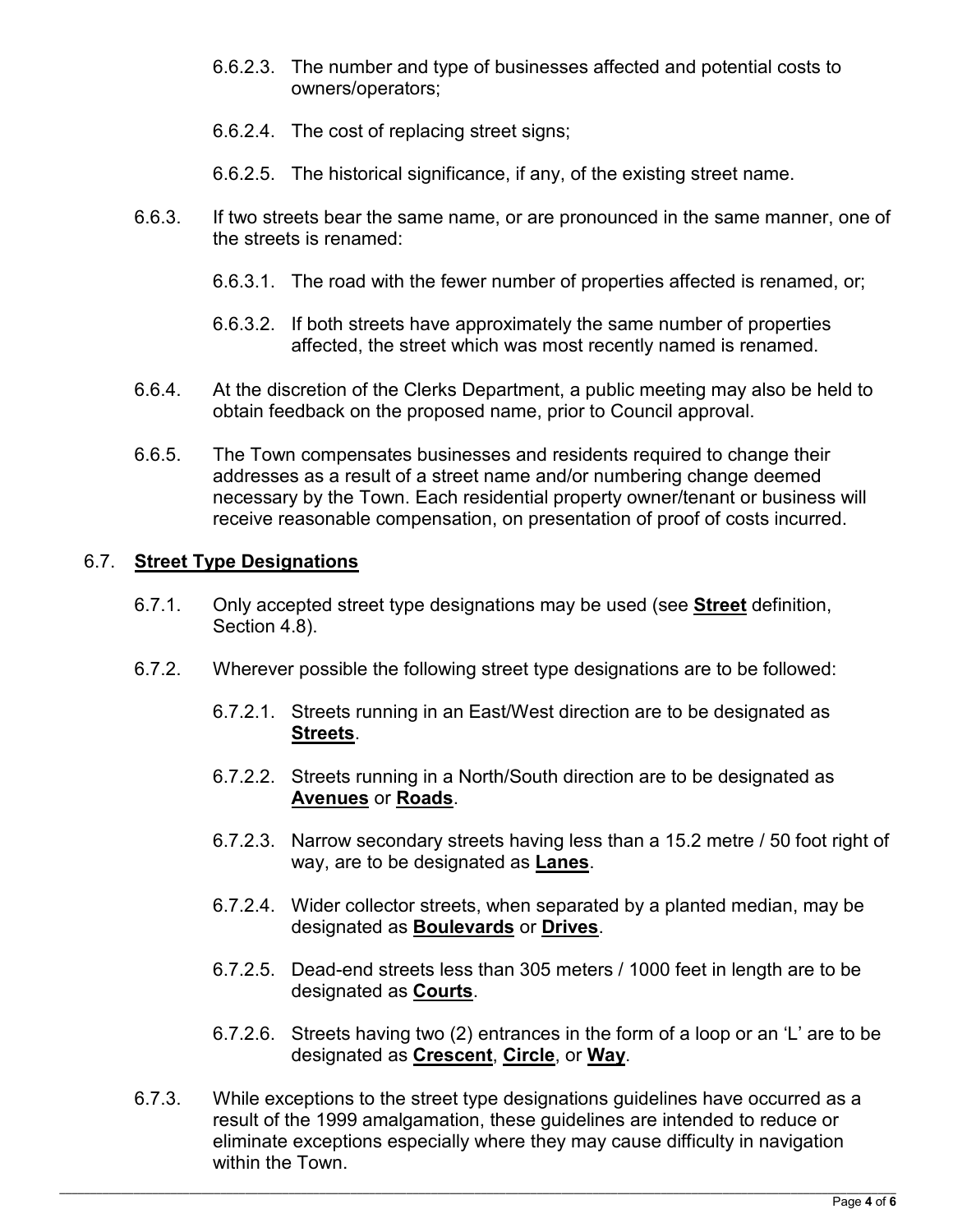6.7.4. All designations are to be approved by the Planning Services department in consultation with the Fire Department.

## 6.8. **Street Name Signs**

- 6.8.1. Street name signs shall be of such size and shape and constructed of such materials as required by the Engineering and Public Works Department, in compliance the Manual of Uniform Traffic Control Devices and the Ontario Traffic manuals.
- 6.8.2. When the name of a street has been changed, the sign shall, unless deemed inappropriate or unnecessary by Administration, include a reference to the former name for a period of at least one year.
- 6.8.3. A street name sign may also include an address range to the street address numbers that are located within a street or any portion of a street.

## 6.9. **Notification**

- 6.9.1. The Town shall notify all internal departments, emergency services, agencies/bodies (i.e. Canada Post) and adjacent municipalities of the change of an existing street name.
- 6.9.2. The Town will give Public Notice, according to the Provision of Notice to the Public Policy (By-law 2015-51), of its intention to change the name of any existing street and for all Applications for Street Names Changes within the Town.

#### **7. RESPONSIBILITIES**

- 7.1. **Council** has the authority and responsibility to:
	- 7.1.1. Approve street names for new and existing streets.
	- 7.1.2. Adopt by-laws that are required for the naming of streets
- 7.2. The **Clerks Department** has the authority and responsibility to:
	- 7.2.1. Provide Council with recommendations regarding the renaming of any existing street in the Town.
	- 7.2.2. Ensure that all proposed street name changes are conducted in accordance with this policy.
	- 7.2.3. Duly examine and process "Applications for Street Name Change" as submitted to the Clerks Department and present to Council for approval.
	- 7.2.4. Present Council with recommendations regarding the renaming of existing streets through Council reports and supporting by-laws.
	- 7.2.5. Provide Public Notice of the intention and decision to change the name of any existing street within the Town in accordance to the Provision of Notice to the Public Policy.